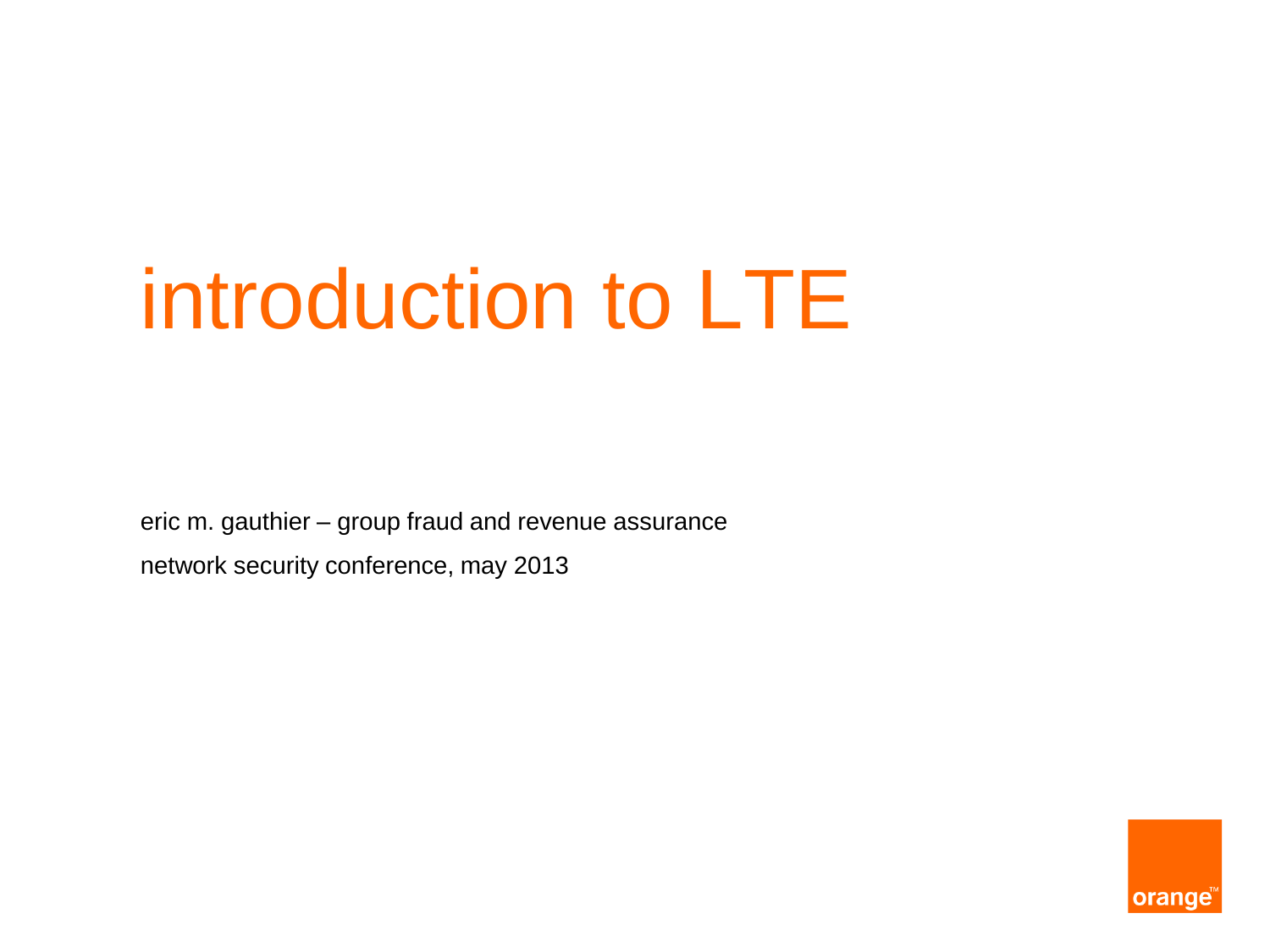#### introduction

- LTE is considered a mobile technology of fourth generation (4G)
- every new generation introduces new security functions
- mobile security protects both customer privacy and billing integrity
- 2G, 3G and 4G mobile technologies are simultaneously in use today
- every new generation increases the number of mobiles on the network
- mobile devices support multiple technologies and security functions
- every new generation enables new services or replaces old services with better performing ones
- LTE provides broadband data access but requires a 2G, 3G or IMS network to support other services such as voice calls or messaging
- LTE provides a new interface for interconnection between operators

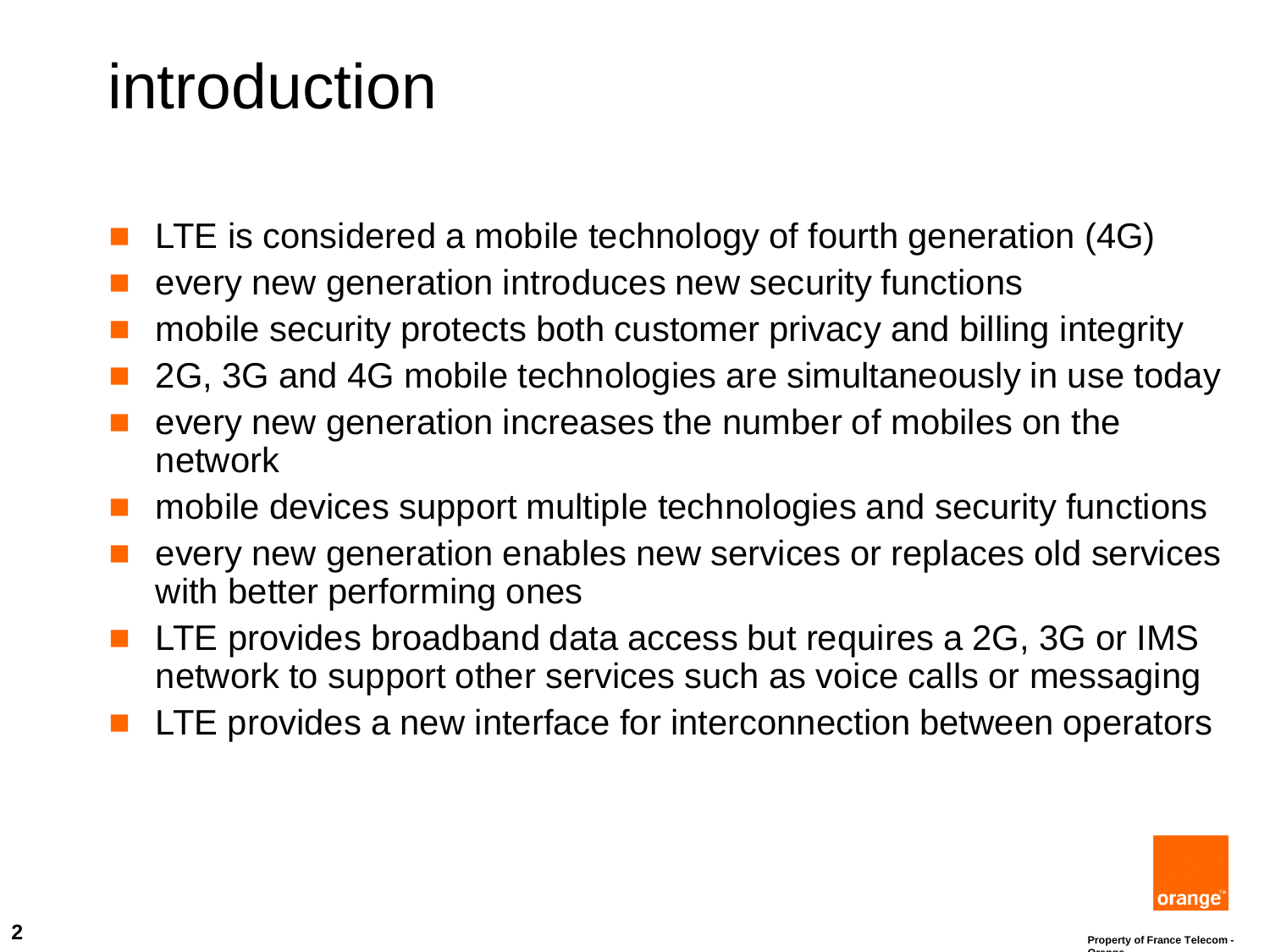#### pre-cellular: radio telephony



- calls could be eavesdropped
- fraudsters could guess or eavesdrop mobile numbers
- operators introduced PIN codes and assigned them to customers who were requested to provide them when dialing a number

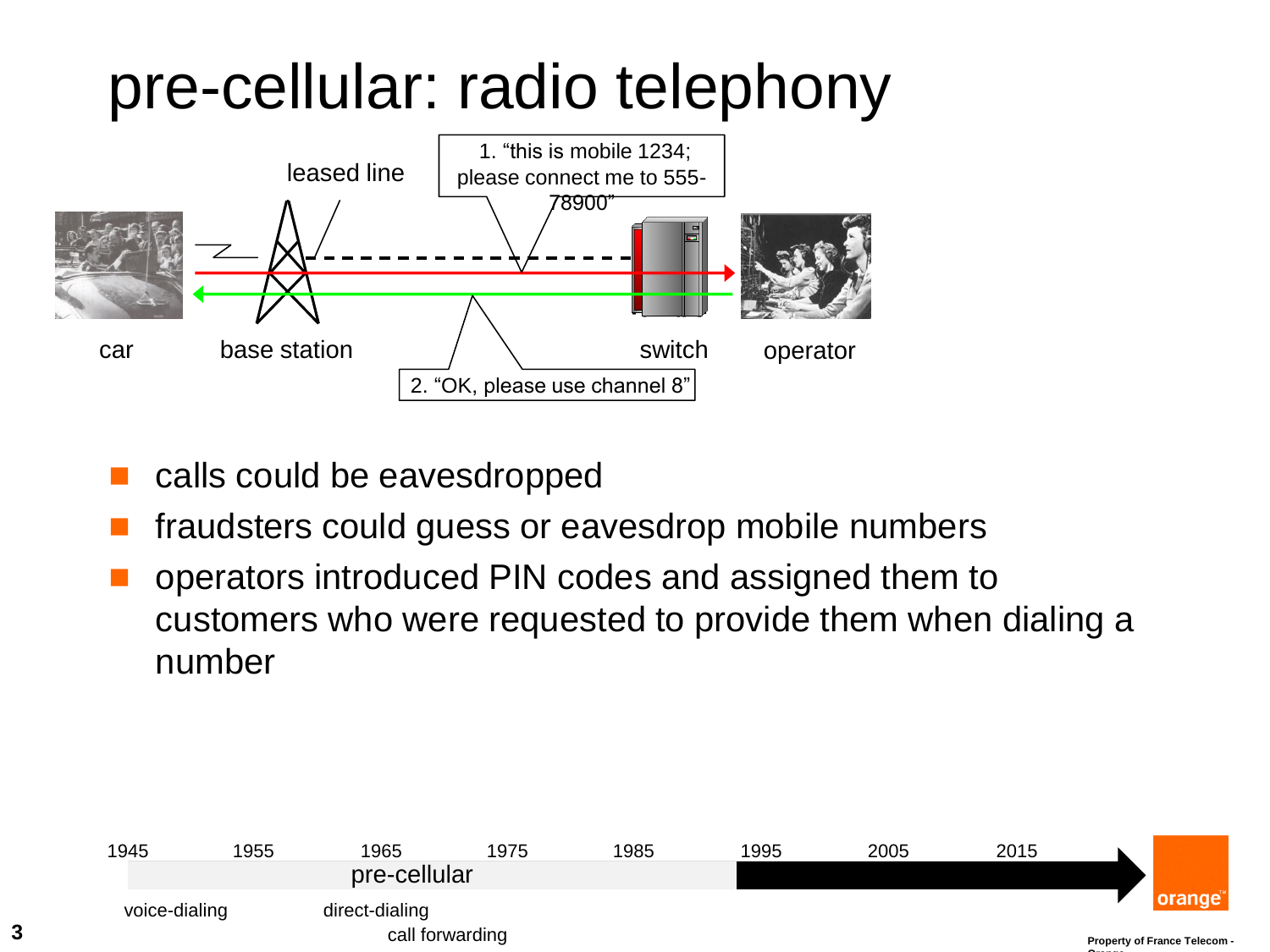## 1G: analog cellular

**4**



- mobile sends pair to network for automated billing MIN: mobile number; can be changed by dealer ESN: serial number; "burned" into mobile
- roaming introduced without realtime authentication at first, roamers accepted by default, then caller had to dial a PIN code operators reconciled billing after the fact
- fraudsters eavesdropped and resold list of MIN/ESN/PIN
- more than \$600M of fraud losses in 1996 in North America (CTIA)

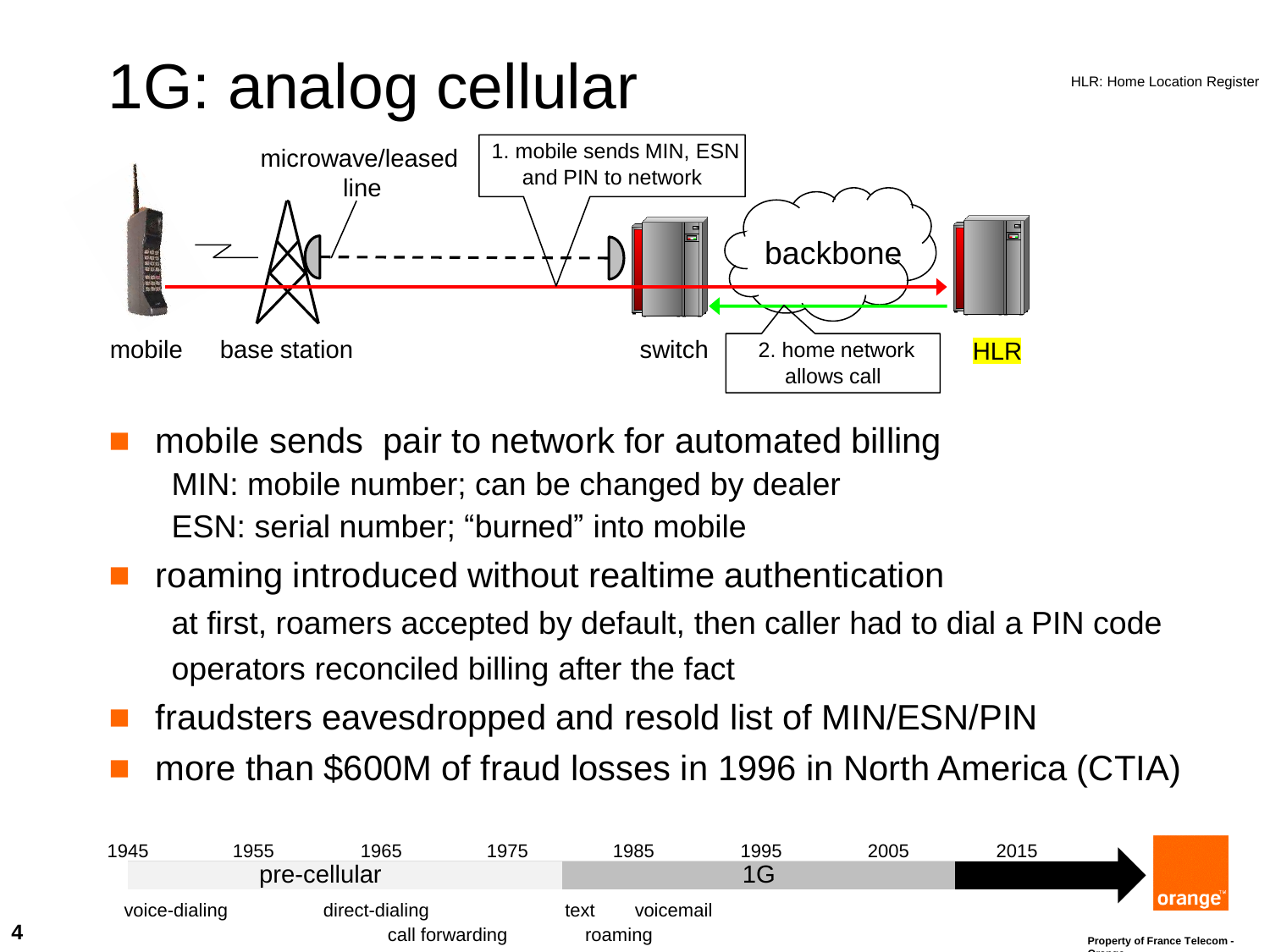### 2G: GSM and GPRS

SIM: Subscriber Identity Module BTS: Base Transmitter Station BSC: Base Station Controller MSC: Mobile Switching Center

VLR: Visiting Location Register AuC: Authentication Center SGSN: Support GPRS Serving Node GGSN: Gateway GPRS Serving Node

**Orange**



- secret key stored in SIM card is not sent over the air
- SIM uses key to compute a response to a challenge sent by network
- VLR and SGSN verify response received from mobile
- VLR and SGSN fetch authentication vectors in AuC
- authentication process produces an encryption key
- mobile encrypts call with base station and data with SGSN
- operators can use different flavors of encryption algorithm
- operators can choose their own authentication algorithm
- subscriber identity protected by temporary identities

**5**

|                              | 2015 | 2005       |            | 1995           | 1985 |         | 1975            | 1965           | '955          | 1945 |
|------------------------------|------|------------|------------|----------------|------|---------|-----------------|----------------|---------------|------|
|                              |      | nr         |            |                |      |         |                 | pre-cellular   |               |      |
|                              |      | <b>MMS</b> | <b>WAP</b> | voicemail USSD |      | text    |                 | direct-dialing | voice-dialing |      |
| Property of France Telecom - |      |            |            | CSD            |      | roaming | call forwarding |                |               |      |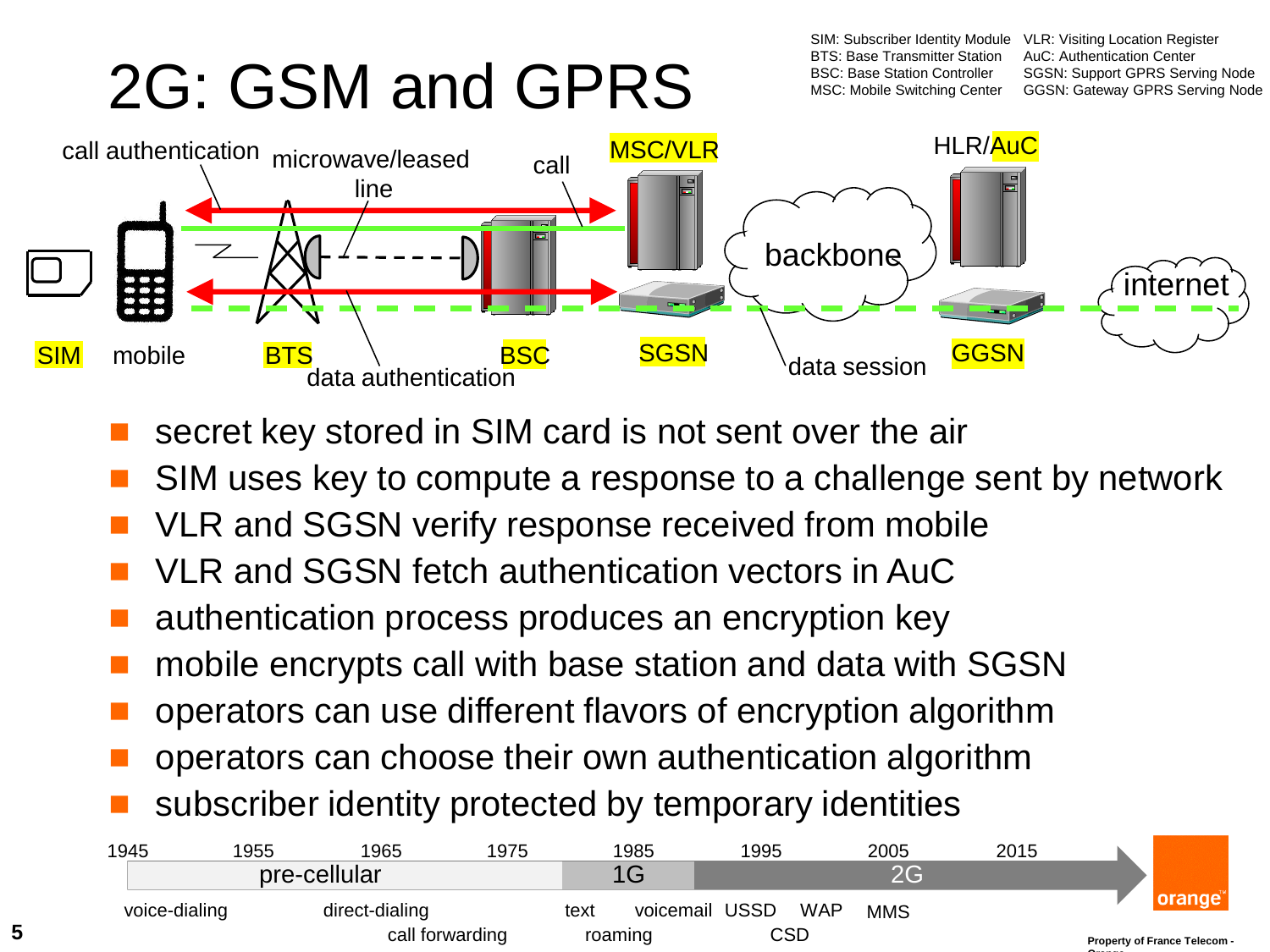### 3G: UMTS

**6**

**Orange**



- USIM authenticates and verifies freshness of the challenge it receives
- authentication process produces an encryption and an integrity key
- mobile encrypts call and data with RNC
- UMTS introduces integrity protection.
- mobile, RNC, MSC and SGSN verify the integrity of communications
- UMTS doubles the length of encryption keys compared to GSM and GPRS.
- authentication and encryption algorithms different than 2G

|                              | 2015       | 2005      |            | 1995           | 1985    |      | 1975            | 1965           | 955 | 1945          |
|------------------------------|------------|-----------|------------|----------------|---------|------|-----------------|----------------|-----|---------------|
|                              | ВG         |           |            | 2G             |         |      |                 | pre-cellular   |     |               |
|                              | <b>RCS</b> | MMS.      | <b>WAP</b> | voicemail USSD |         | text |                 | direct-dialing |     | voice-dialing |
| Property of France Telecom - | <b>NFC</b> | broadband | CSD        |                | roaming |      | call forwarding |                |     |               |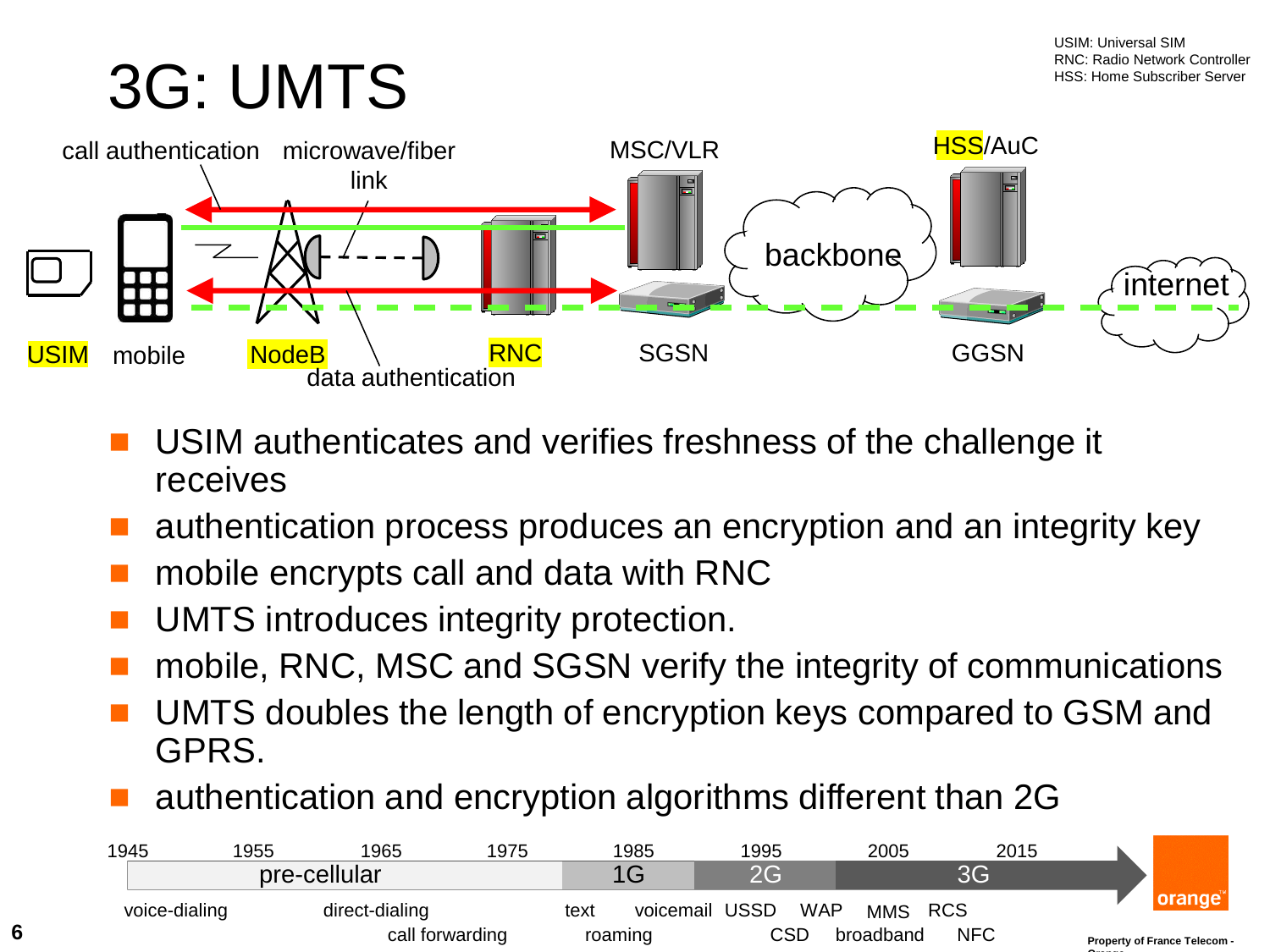4G: LTE and IMS (1/2)

eNodeB: evolved NodeB MME: Mobility Management Entity S-GW: Serving Gateway

P-GW: Packet Data Network Gateway CSCF: Call Session Control Function MGW: Media Gateway



- fallback for calls to GSM or UMTS if no IMS call
- LTE and IMS reuse UMTS authentication scheme
- USIM and mobile can differentiate an LTE authentication from UMTS
- authentication performed by MME (LTE) and CSCF (IMS)
- MME and CSCF check integrity and prevent replay
- text sent over MME if no IMS messaging

**7**

- LTE reuses the UMTS encryption and integrity scheme
- user data encrypted between mobile and eNodeB

| 1945          | 1955 | 1965           | 1975                       |      | 1985      | 1995        |            | 2005       |            | 2015       |        |                              |
|---------------|------|----------------|----------------------------|------|-----------|-------------|------------|------------|------------|------------|--------|------------------------------|
|               |      | pre-cellular   |                            |      | 1G        | <b>2G</b>   |            | 3G         |            | 4G         |        |                              |
| voice-dialing |      | direct-dialing |                            | text | voicemail | <b>USSD</b> | <b>WAP</b> | <b>MMS</b> | <b>RCS</b> | IMS        |        |                              |
|               |      |                | call forwarding<br>roaming |      |           |             | CSD        | broadband  |            | <b>NFC</b> | Orango | Property of France Telecom - |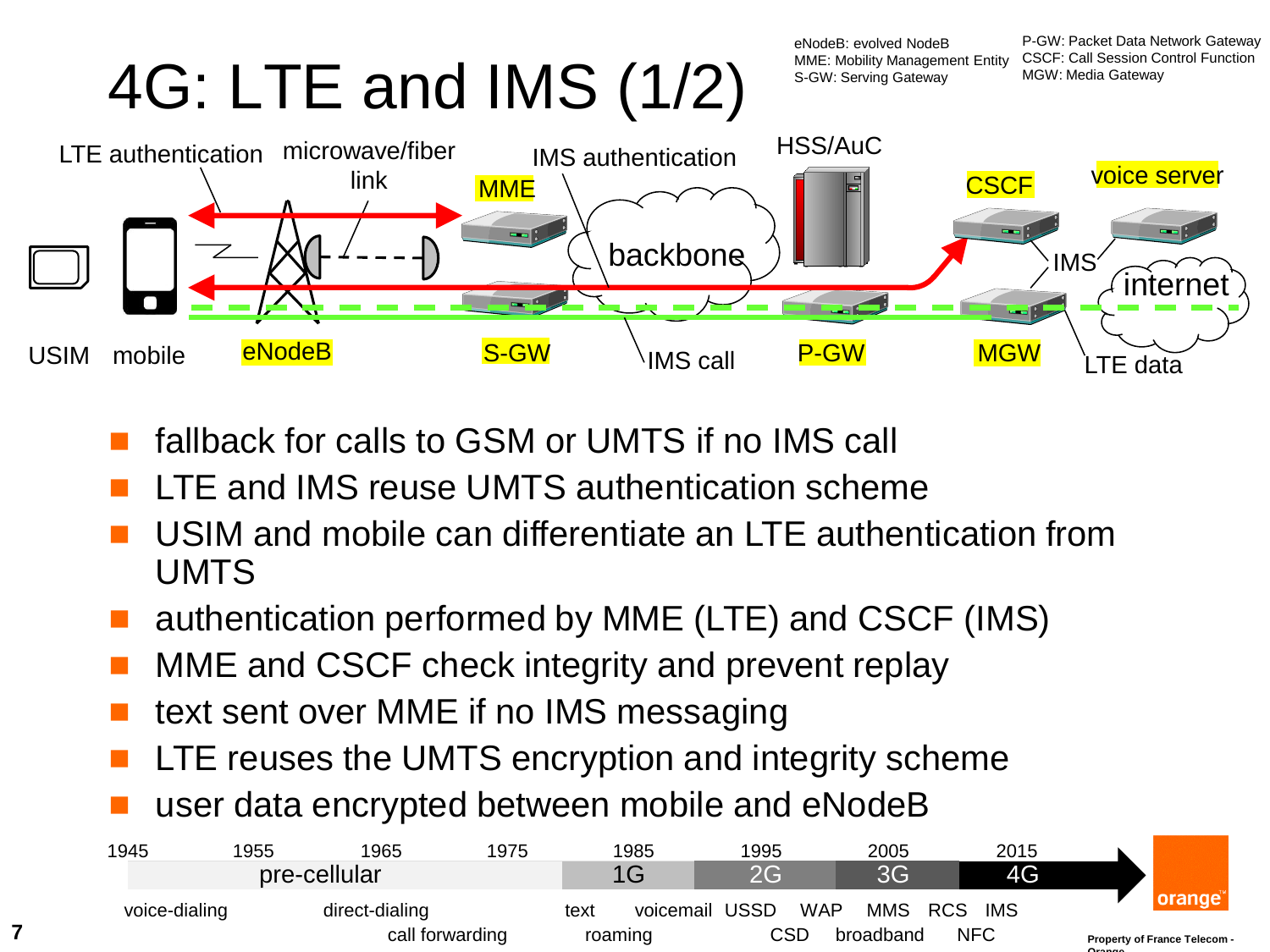4G: LTE and IMS (2/2)

eNodeB: evolved NodeB MME: Mobility Management Entity S-GW: Serving Gateway

P-GW: Packet Data Network Gateway CSCF: Call Session Control Function MGW: Media Gateway



- LTE signaling encrypted and integrity protected from mobile to eNodeB and from mobile to MME
- IPSec from eNodeB to MME and from eNodeB to S-GW recommended by the standards
- IPSec protects IMS signaling between mobile and CSCF
- standard mandates integrity and anti-replay protection for IPSec
- encryption and integrity key length can be doubled compared to UMTS
- LTE introduces temporary identities valid across the network

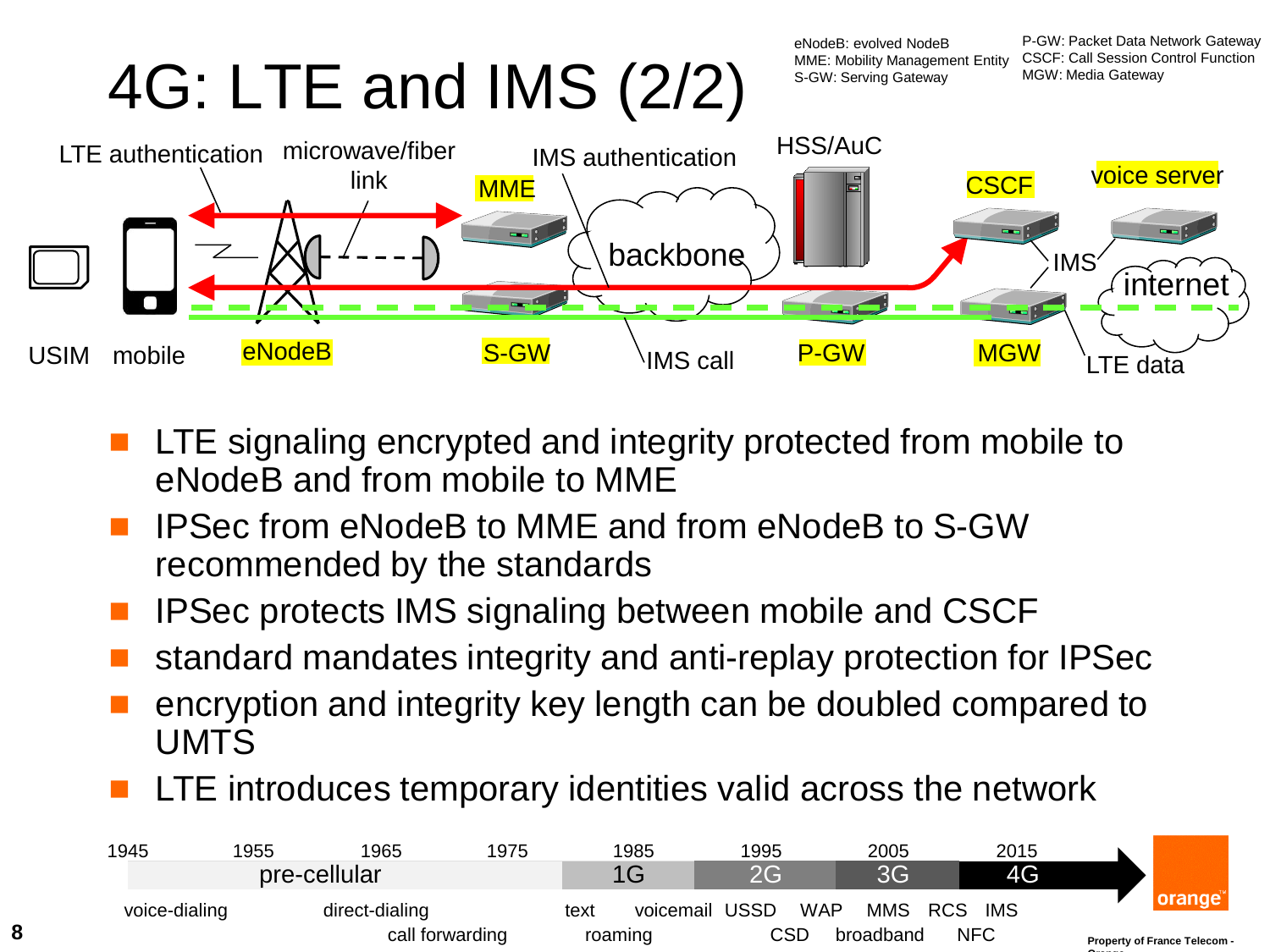#### conclusion

- LTE introduces a full packet-switched network
- LTE equipment more open to scrutiny because based on IP technology
- LTE introduces integrity protection between network equipment
- LTE signaling protection independent from user data protection
- LTE core network signaling protection independent from radio network.
- LTE reuses UMTS schemes but allows the mobile and the USIM to identify whether the service was requested on LTE or UMTS
- LTE can provide four times longer key length compared to current GSM
- LTE provides temporary identities valid accross the whole network
- IMS provides an additional authentication and integrity protection over LTE for services other than broadband data.